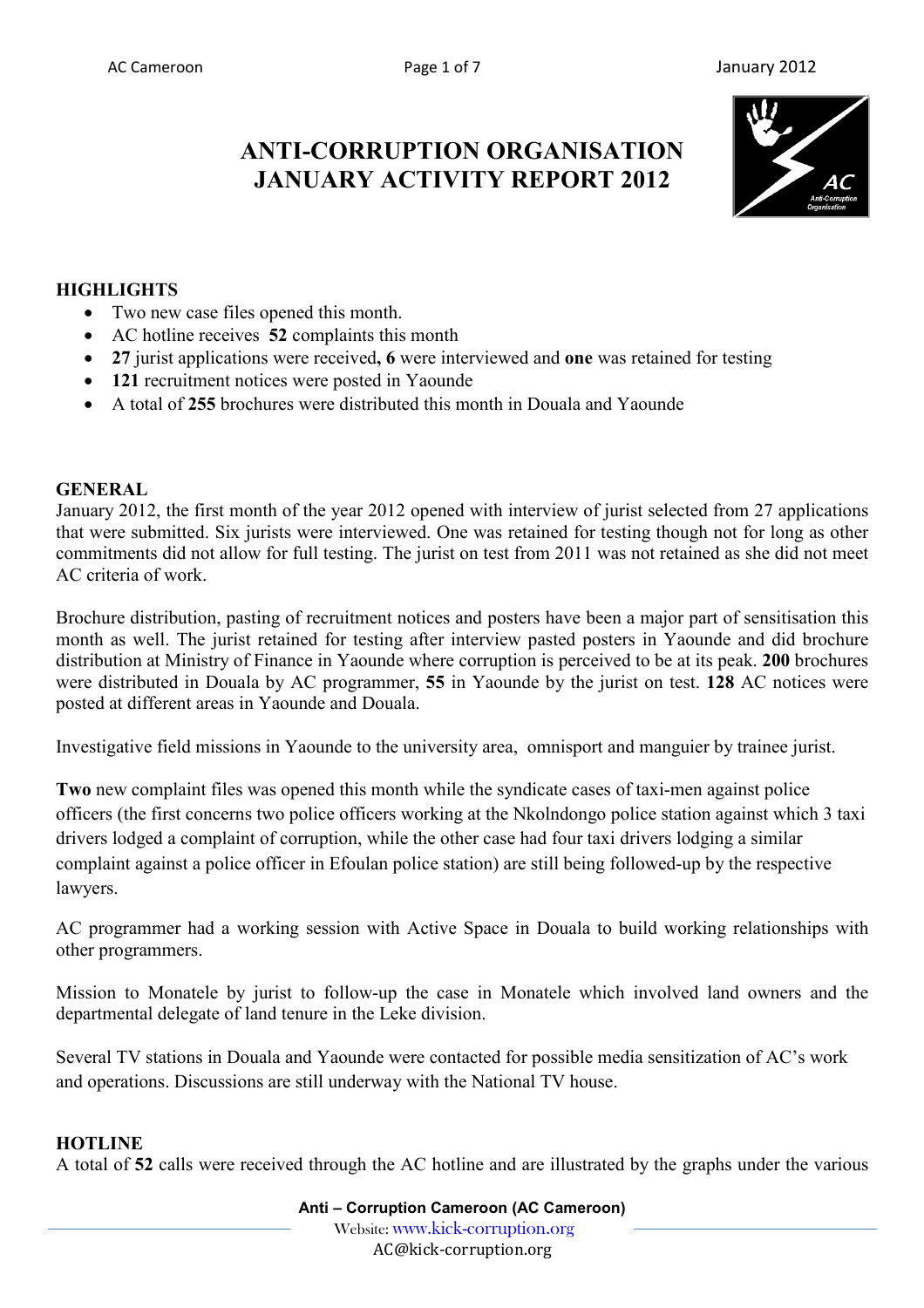categories.



In the month of January 2012, **19%** of calls were non-responsive, compared to that of December 2011 which was almost equal to the percentage of responsive calls while **83%** of calls received were responsive calls though not all fell under corruption.



**23%** of calls received in January 2012 were corruption cases, **30%** were non-corruption calls, a **7%** increase from December 2011. **47%** of callers issued no complaint but it is assumed they had something to denounce but were either afraid or were caught up in the celebration spirit. A similar pattern is seen in people who claim to have dialled a wrong number or are simply verifying AC hotline number if it works.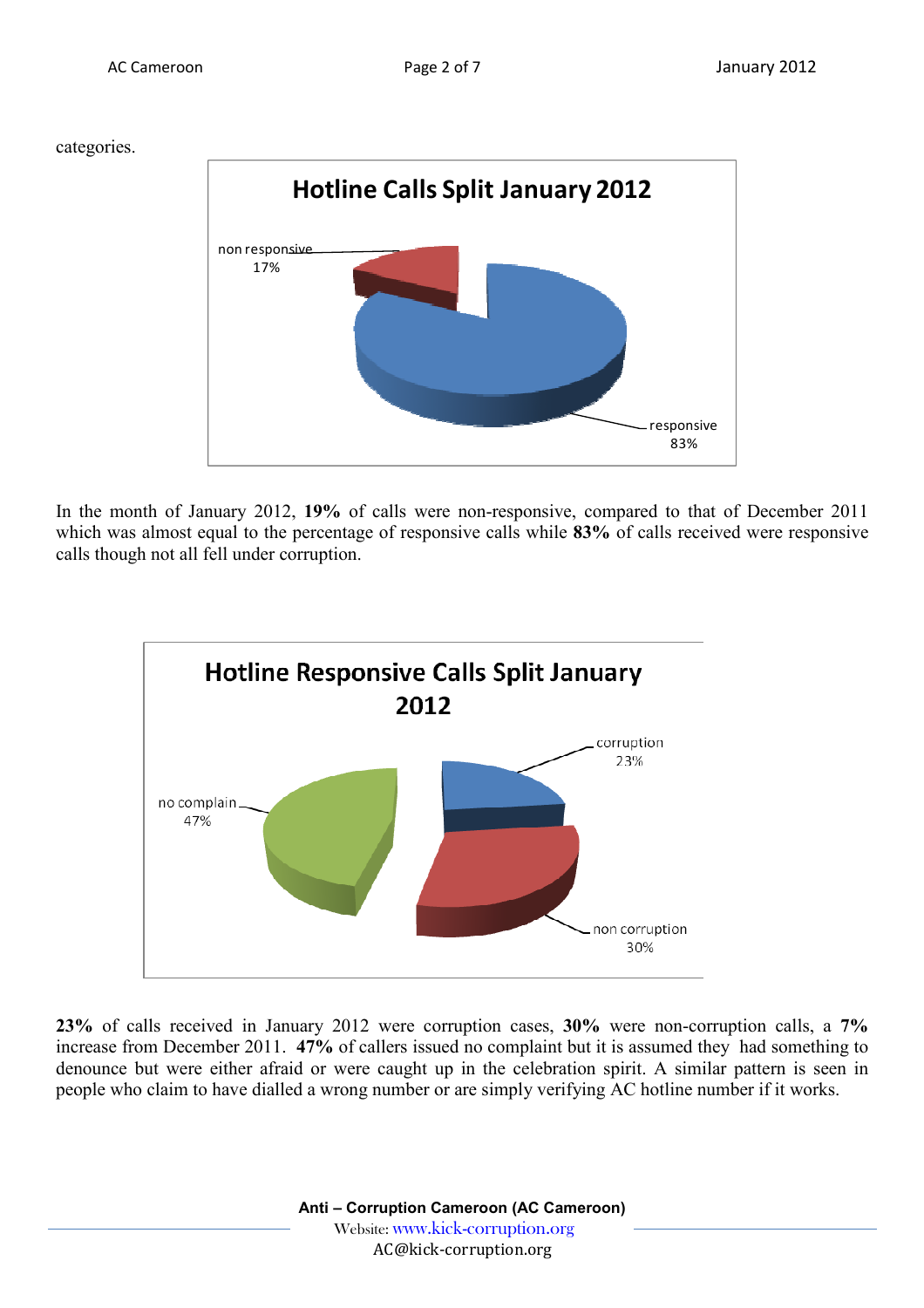

Callers in the month of January 2012 showed an increase in denouncing bribery at **60%** higher than all the previous months. Misappropriation of public funds, traffic of influence, extortion and embezzlement were also denounced each at **10%.**



Non-corruption calls in January 2012 were represented by **44%** of callers claiming to have dialled the wrong numbers, who have issues to denounce but are not sure of themselves, **16%** demanded information on AC, also fall under the same category as those of wrong numbers not being able to denounce their corruption issues, **12%** needed advice from AC not necessarily on corruption while **28%** were on private disputes.

#### **GENDER**

 Female gender in the month of January 2012 is still under-represented with **10%** callers, while **90%** of the callers were male.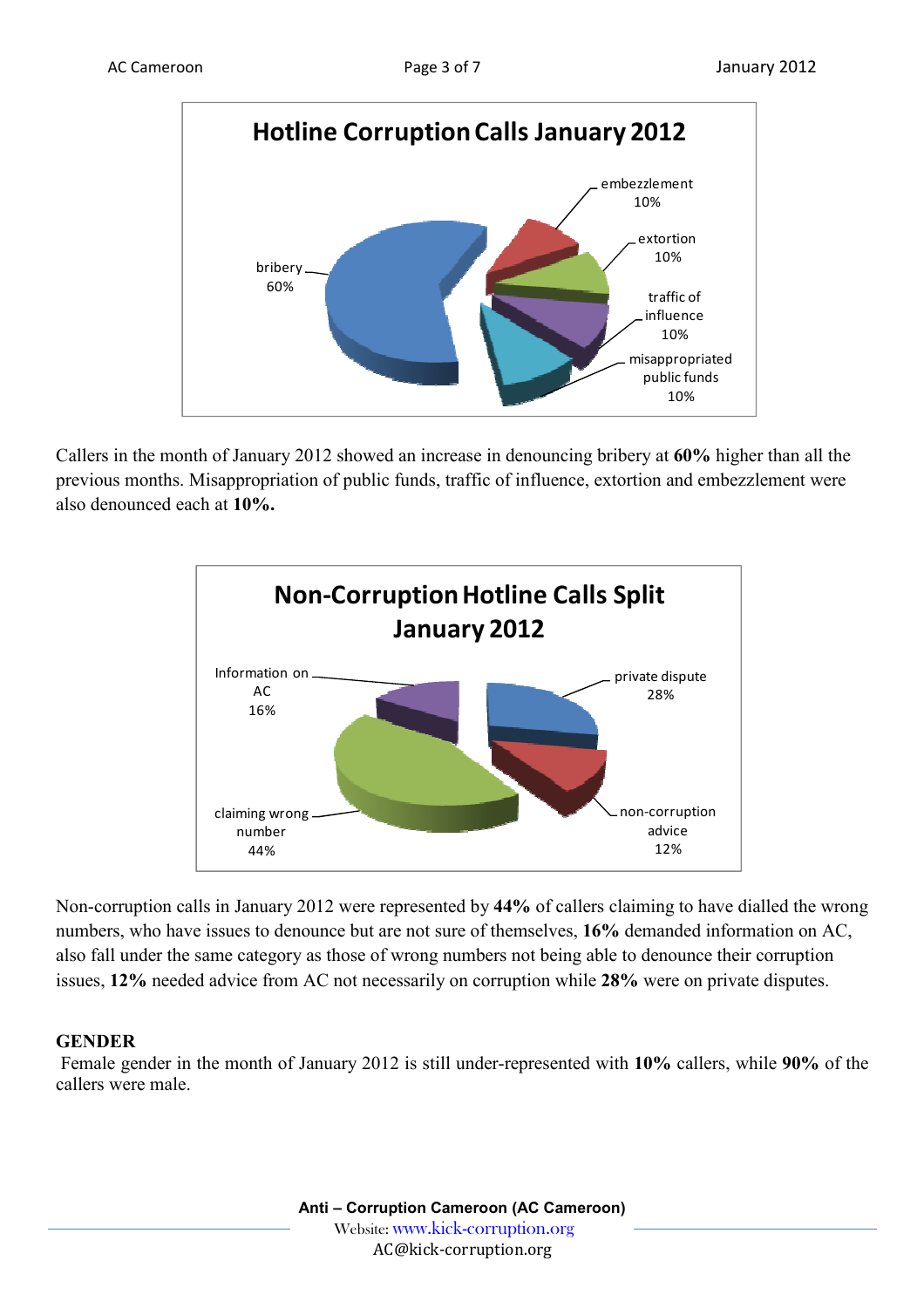

## **AGE RANGE OF CALLERS**



The month of Janaury 2012 had **5%** of calls from the elderly or aged (+55years). Adults (31-55years) calls were **53%,** while youths were **42%** (0-30 years).

#### **REGIONAL DISTRIBUTION OF CALLS**

In January 2012 West and North regions had **0%** of callers each. **3%** of calls came from the Far North and East regions, **6%** of calls came from the Adamawa and South West regions, **9%** from the South region, **13%** from the Littoral and North West regions and **47%** from the Central region.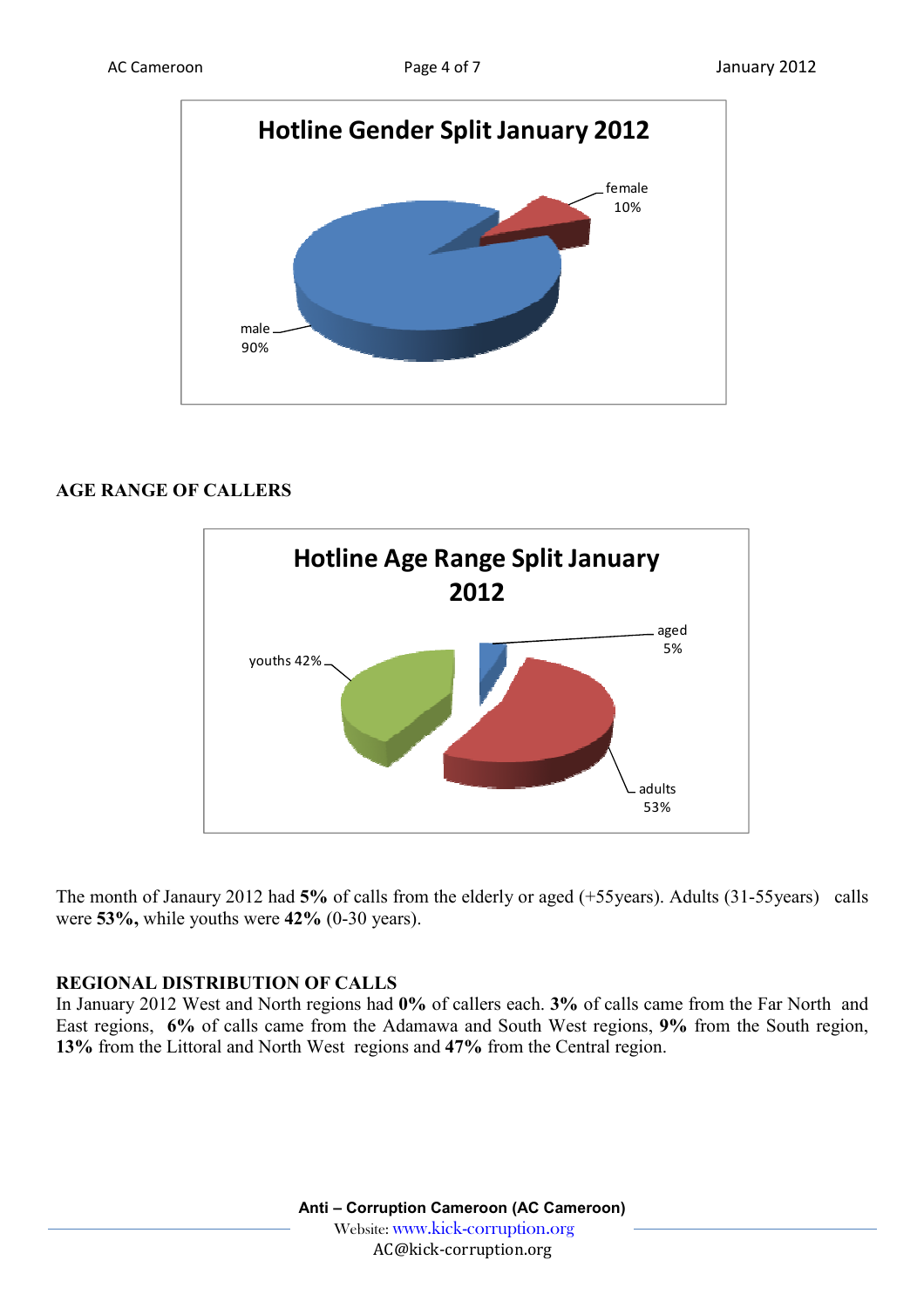

## **EMAIL AND POST ADDITION TO HOTLINE**

All the emails received this month were applications for a job as per the recruitment notice posted by AC. No post office mails were received this month.

#### **INVESTIGATIONS**

**Two** new complaint files were opened this month. The syndicate cases of taxi drivers against police officers and that of Yokadouma are still being followed-up.

A field mission was carried out by the jurist of AC to follow-up the case in Monatele which involved land owners and the departmental delegate of land tenure in the Leke division. The mission was not successful as the delegate did not directly or openly solicit money or land as compensation to do his duty. Rather it was the bailiff who proposed compensation and the case was cancelled as it implicates the land owners rather than the delegate. The two new cases opened include:

Case of bus drivers against gendarmes: Bus drivers called AC to denounce the fact that two gendarmes practicing oppressively used threats and intimidation to take 500FCFA per driver. AC went on the field but the tension was already down the gendarmes were gone and things were back to normal. AC used the opportunity to discuss with the victims on AC procedures, mode of operation and asked them to alert AC in case it happened again or they witnessed any other forms of corruption.

Case of truck driver and highway corruption: AC received the complaint of a truck driver who transports fresh foods in a truck to the borders of Gabon/Cameroon denouncing the frequent encounters of corruption on the high way when he is transporting goods from high way officials and road control teams. AC met with him to discuss AC procedures while also establishing a working strategy on how to get victims and figure out how to fight against the corruption. AC deduced from the meeting that corruption is mostly happening at the control posts. Each post has an amount they ask for irrespective of the fact that the drivers have all their car documents. The truck driver informed AC that on refusal to pay, you wouldn't be allowed to deliver your goods.

# **LEGAL FOLLOW-UP**

New bailiff working relationship established in Monatele for future collaboration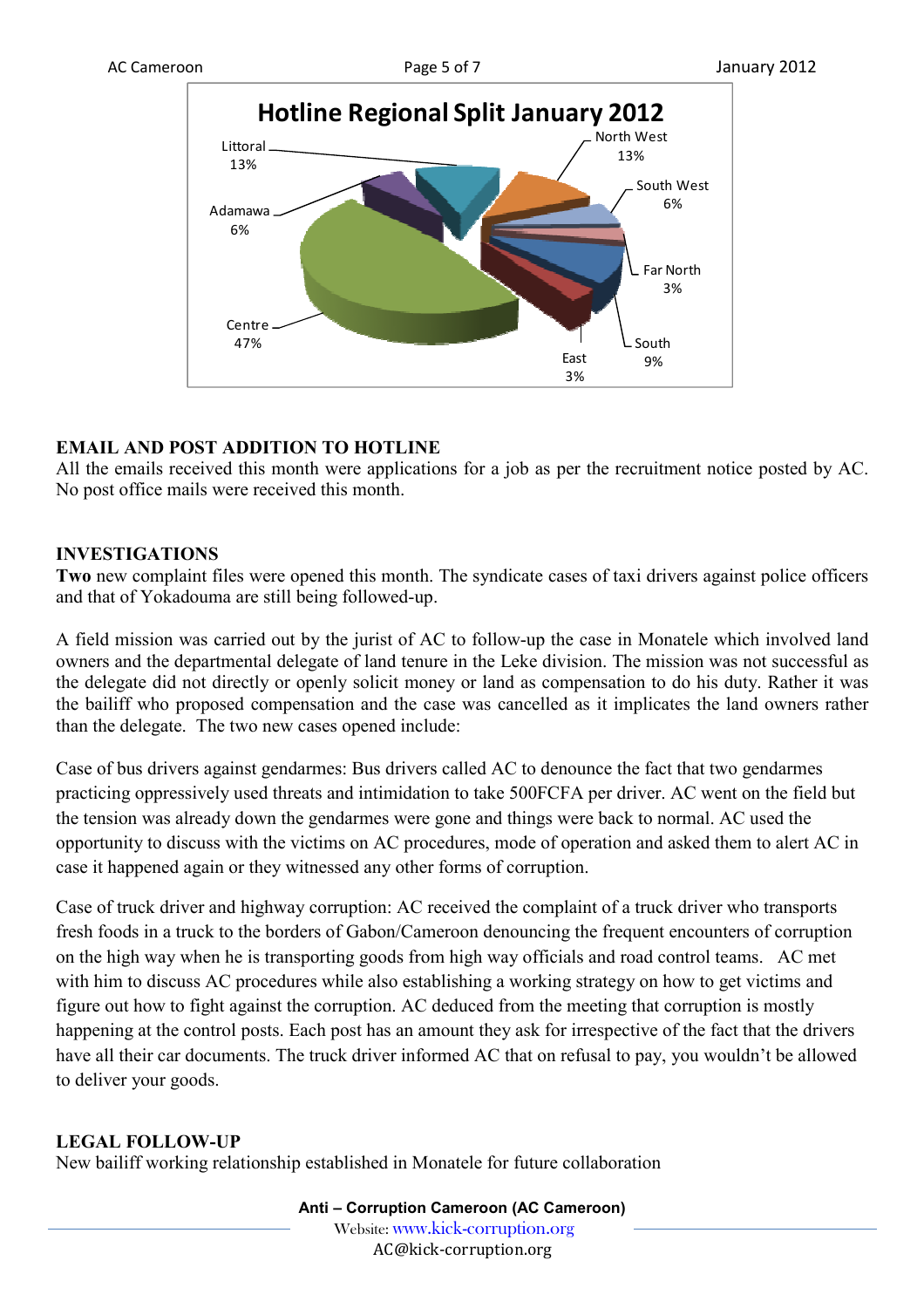AC continues follow-up of syndicate cases involving a police inspector and taxi-men denouncing their acts of corruptions. The lawyers involved in the cases are pushing to see that these cases yield a judgment against these police inspectors.

Jurist interviews were held this month for six jurists and one was retained for training, while the other one on training was not retained because she was not able to work according to AC procedures.

This month also AC jurist travelled to establish working relationships with bailiffs in Monatele and followup AC case there.

# **MEDIA**

Several TV stations in Douala and Yaounde were contacted for possible media sensitization of AC's work and operations. Discussions are still underway with the National TV house. AC continued to sensitize the public on its work and procedures through meetings with clients on the field to discuss with them on AC procedures. Pasting of **128** AC posters and distribution of brochures in Yaounde (**55**) and Douala (**200**).

## **MANAGEMENT**

Former jurist on test was not retained while one was retained for testing from the interview conducted this month.

# **EXTERNAL RELATIONS**

- AC Director participated in a meeting initiated by Citizen Governance Initiative to form an NGO caucus for the Access to Information Cameroon.
- AC Director met with the British High Commission on corruption, transparency and access to information.
- AC Director met with two evaluation teams one of the world bank and one of Global Witness on rethinking the approach to forest governance in Cameroon, the fight against corruption and access to information.
- AC Director met with LUKMEF and the World Bank on increasing transparency and accountability in development projects using electronic tools.